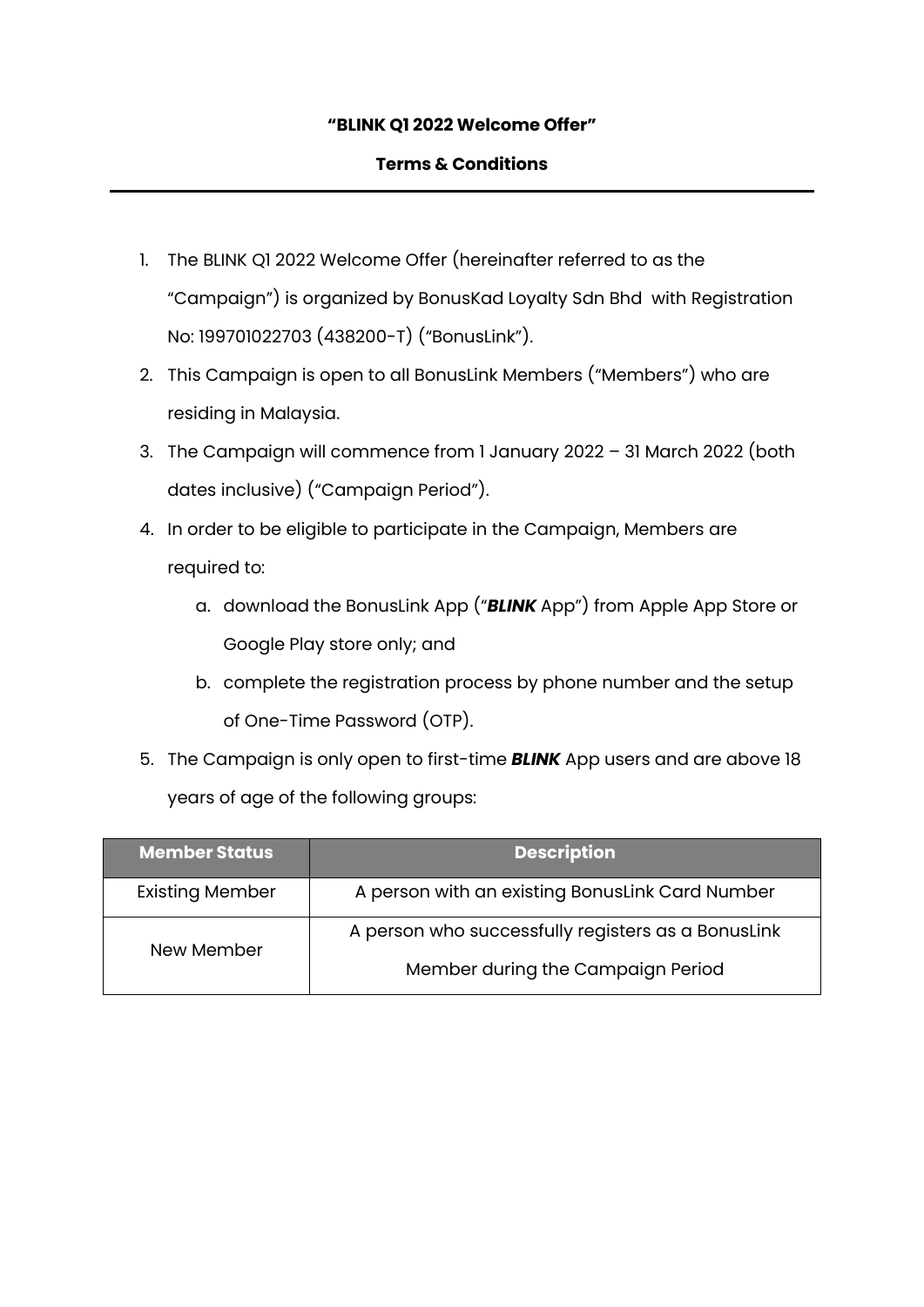### **Rewards**

6. Upon each successful new registration to the *BLINK* App during the

**Campaign Period,** Members will be entitled to choose one (1) option from the following offers:

| Shell RM4 Voucher x one (1) piece; or     | First 30,000        |
|-------------------------------------------|---------------------|
|                                           | pieces              |
| Shopee RM4 Voucher (no minimum spend); or | <b>First 10,000</b> |
|                                           | pieces              |
|                                           | First 10,000        |
| 200 Bonuslink Points.                     | Members             |

# *Note: Limited to first fifty thousand (50,000) registered downloads on first come, first served basis only.*

Members will receive a notification within the App to claim the Voucher(s) or Points. BonusLink Points will be credited within twenty-one (21) working days from the claimed date.

# **Shell Voucher**

- 7. Shell RM4 Voucher is valid for thirty (30) days from the date of claim. Any unutilized Voucher(s) after the validity period stated will be invalid. **Expired Vouchers will not be extended and Members are not entitled to any refund.**
- 8. Expired Shell RM4 Voucher will be placed in "My Wallet Expired".
- 9. Shell RM4 Voucher is valid for purchase of Shell Fuels and Shell Select items.
- 10. **Members can only utilize one (1) Shell RM4 Voucher per valid transaction for the purchase of Shell Fuels and Shell Select items.**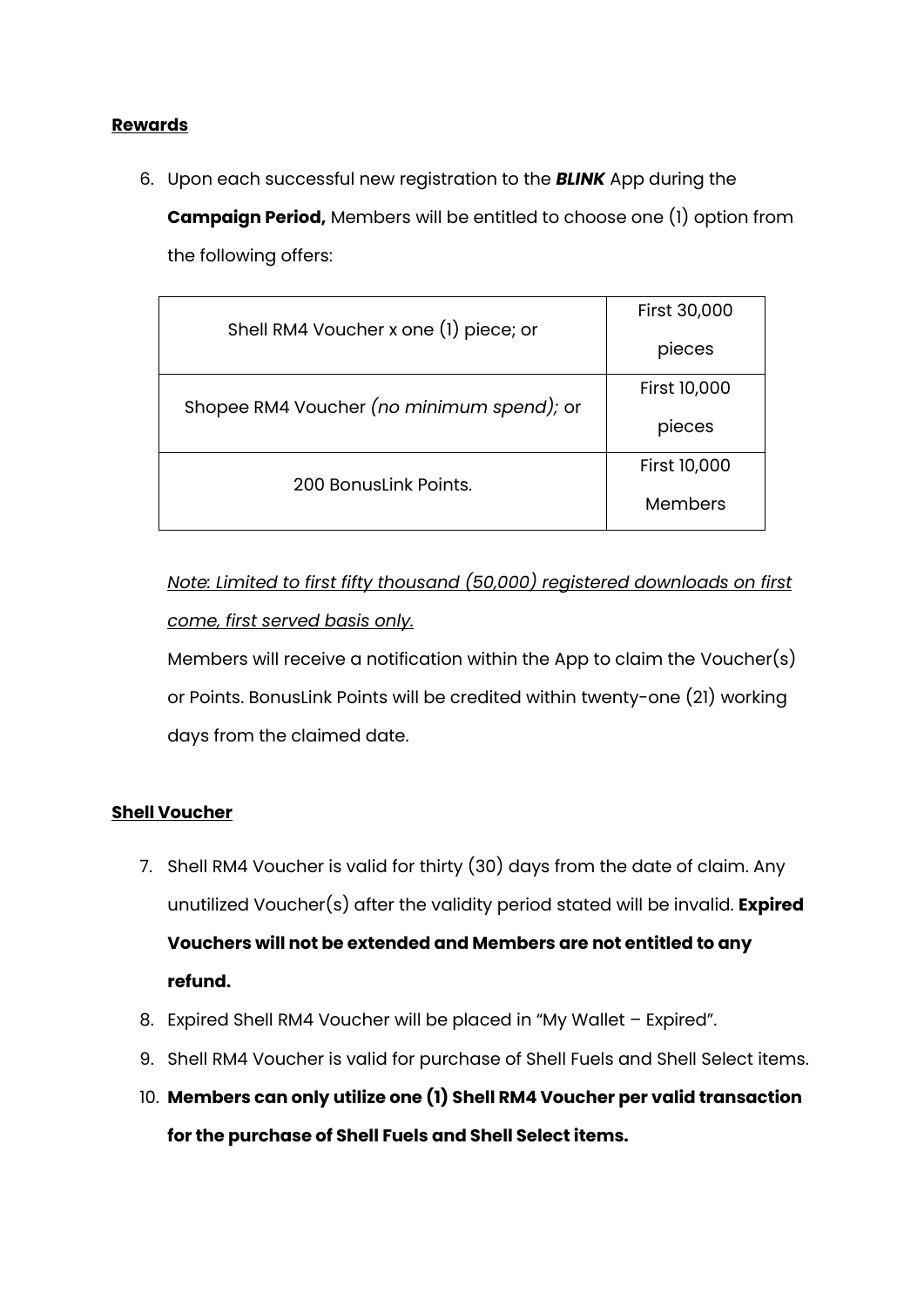11. In the event that the valid transaction value of Shell Fuels and Shell Select items are below the value of the Shell Vouchers, the remaining value will be deemed as utilized and will not be returned to Members.

### **Shopee Voucher**

- 12. Shopee RM4 Voucher will expire on 30<sup>th</sup> April 2022, 11.59pm. Any unutilized Voucher after the expiry date stated will be invalid. **Expired Vouchers will not be extended and Members are not entitled to any refund.**
- 13. Expired Shopee RM4 Voucher will be placed in "My Wallet Expired".
- 14. Shopee Voucher is applicable for order(s) using Shopee Guarantee under Shopee Mall & preferred stores only.
- 15. Shopee Voucher code must be entered at checkout page of Shopee Mobile App only.
- 16. Shopee Voucher is not valid for Diapers & Potties, Baby Formula, Food & Supplements, Tickets & Vouchers, Automotive Merchandise, Gaming Topups and S-Mart Milo.
- 17. Shopee reserves the right to amend or cancel the Voucher at any time. For enquiries or assistance, please contact Shopee Customer Service at +603- 2298 9222.

# **General Terms and Conditions**

- 1. **All Vouchers are non-assignable, non-transferable, non-exchangeable for cash in part or full, non-returnable and/or non-refundable.**
- 2. By participating in this Campaign, the Members expressly agree and consent to be legally bound by these Terms and Conditions including all decisions of BonusLink which will be deemed as final and binding on all Members and no correspondence will be entertained. BonusLink reserves the right to disqualify any Member that it knows is, or has reasonable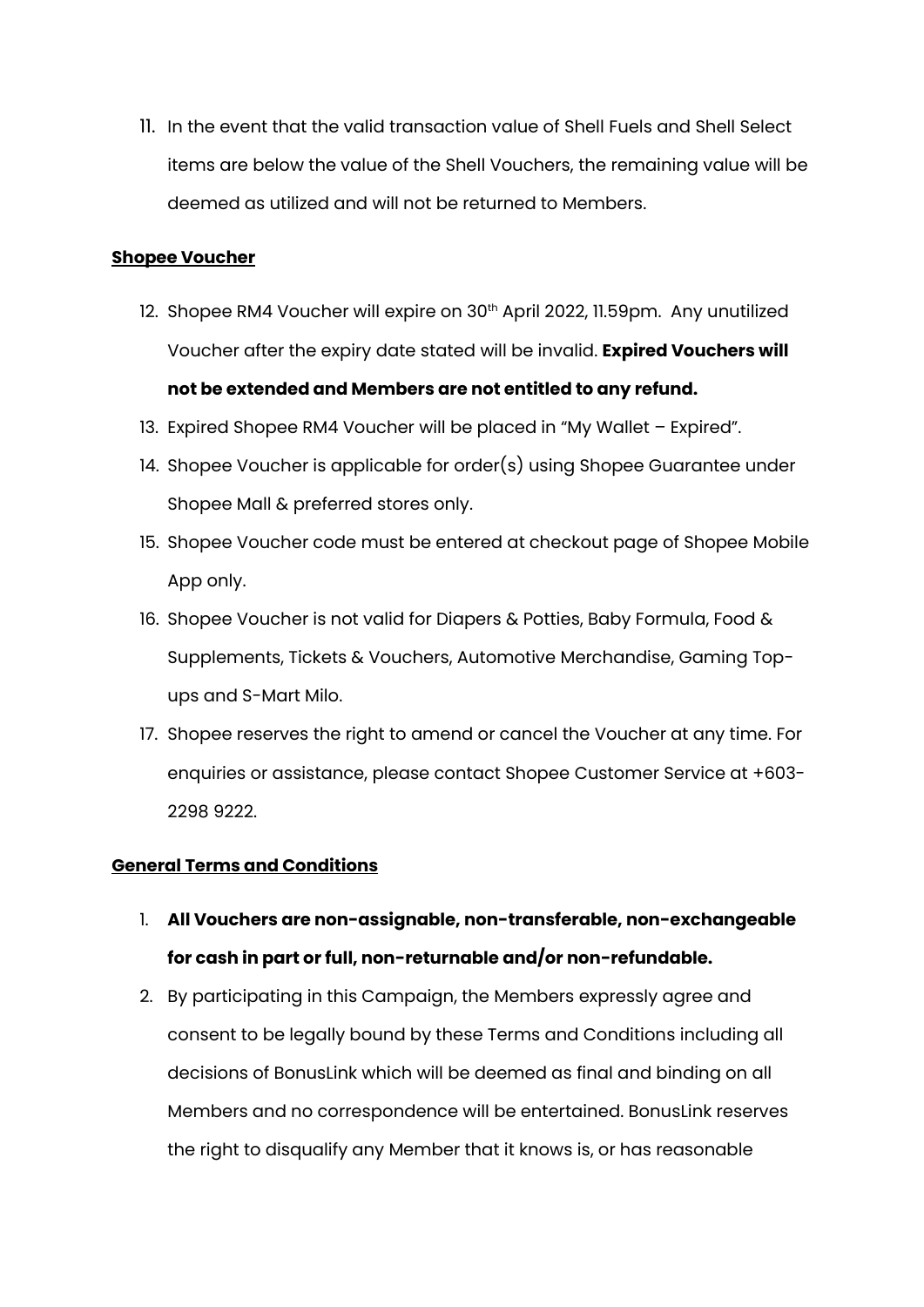grounds to believe is, ineligible to participate in this Campaign due to this clause.

- 3. By participating in this Campaign, Members expressly agree and consent to BonusLink (and any third party authorized by BonusLink) to use Members' personal details including Members' names and photographs for publicity purposes and for the purposes of this Campaign. In the event that Members do not consent to the use of any of Members' personal data including photographs, please notify BonusLink of the same immediately upon notification to claim any reward. Failure to provide consent will render Members' entry disqualified from the Campaign. All personal data provided by Members in the Campaign will be updated unto Members' BonusLink Accounts. Any personal data used by BonusLink will be in compliance with the Personal Data Protection Act 2010 as indicated in BonusLink's Membership Terms and Conditions stated in BonusLink's platform.
- 4. This Campaign strictly does not apply to EU residents.
- 5. These Terms and Conditions, as the same may be amended from time to time shall prevail over any inconsistent terms, conditions, provisions or representation contained in any other promotional materials and/or advertisements relating to this Campaign. In the event of any conflict or inconsistency between the English version and any translation thereof, the English version of the Terms and Conditions shall prevail.
- 6. BonusLink reserves the right at its absolute discretion to vary, delete and/or add to any of these Terms and Conditions (wholly or in part) time to time in such manner as BonusLink deems appropriate without prior notice to any party including but not limited to the Members.
- 7. BonusLink reserves the absolute right to cancel, terminate or suspend this Campaign with or without any prior notice and/or assigning any reason. For the avoidance of doubt, any cancellation, termination or suspension by